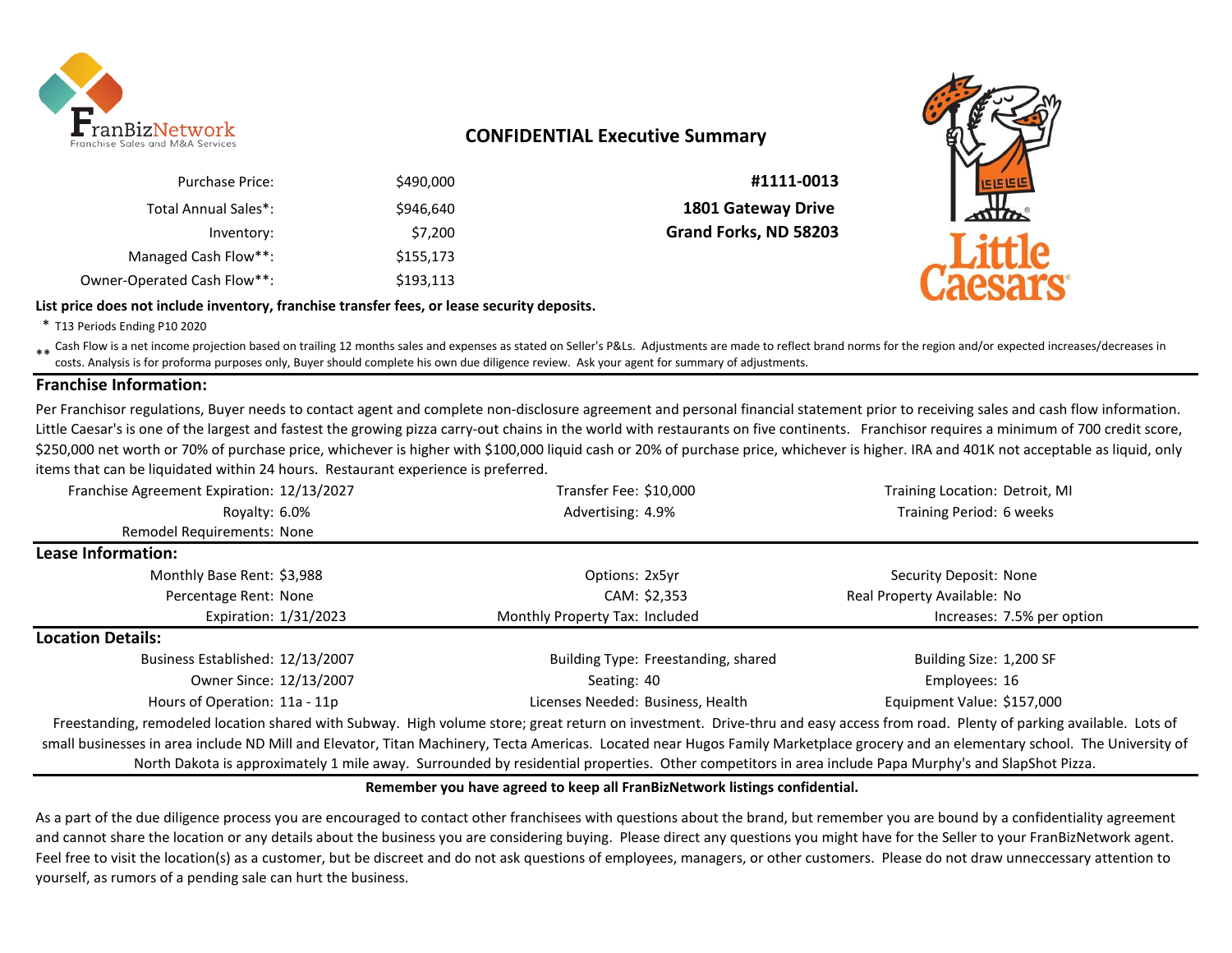

**#1111-0013**



## **MONTHLY SALES**

|         | <b>P1</b> | <b>P2</b> | P <sub>3</sub> | <b>P4</b>  | <b>P5</b>   | <b>P6</b> | P7         | <b>P8</b> | P <sub>9</sub> | <b>P10</b> | P <sub>11</sub> | <b>P12</b> | <b>P13</b> | <b>TOTAL</b> |
|---------|-----------|-----------|----------------|------------|-------------|-----------|------------|-----------|----------------|------------|-----------------|------------|------------|--------------|
| 2017    | \$47,174  | \$45,854  | \$47,972       | \$48,788   | \$49,487    | \$47,724  | \$49,520   | \$47,943  | \$49,848       | \$47,575   | \$44,751        | \$41,861   | \$42,137   | \$610,634    |
| 2018    | \$53,416  | \$54,959  | \$58,404       | \$65,237   | \$66,558    | \$63,648  | \$65,037   | \$63,895  | \$68,533       | \$67,278   | \$61,286        | \$66,784   | \$62,662   | \$817,698    |
| $$+/-$  | \$6,243   | \$9,106   | \$10,432       | \$16,449   | \$17,071    | \$15,925  | \$15,517   | \$15,951  | \$18,685       | \$19,703   | \$16,536        | \$24,923   | \$20,524   | \$207,064    |
| $% +/-$ | 13%       | 20%       | 22%            | 34%        | 34%         | 33%       | 31%        | 33%       | 37%            | 41%        | 37%             | 60%        | 49%        | 34%          |
|         |           |           |                |            |             |           |            |           |                |            |                 |            |            |              |
| 2018    | \$53,416  | \$54,959  | \$58,404       | \$65,237   | \$66,558    | \$63,648  | \$65,037   | \$63,895  | \$68,533       | \$67,278   | \$61,286        | \$66,784   | \$62,662   | \$817,698    |
| 2019    | \$63,819  | \$71,082  | \$69,202       | \$71,750   | \$79,957    | \$75,361  | \$77,320   | \$79,778  | \$82,851       | \$79,979   | \$79,229        | \$70,304   | \$67,879   | \$968,511    |
| $5 +/-$ | \$10,403  | \$16,123  | \$10,797       | \$6,514    | \$13,398    | \$11,712  | \$12,283   | \$15,884  | \$14,318       | \$12,700   | \$17,943        | \$3,520    | \$5,217    | \$150,813    |
| $% +/-$ | 19%       | 29%       | 18%            | 10%        | 20%         | 18%       | 19%        | 25%       | 21%            | 19%        | 29%             | 5%         | 8%         | 18%          |
|         |           |           |                |            |             |           |            |           |                |            |                 |            |            |              |
| 2019    | \$63,819  | \$71,082  | \$69,202       | \$71,750   | \$79,957    | \$75,361  | \$77,320   | \$79,778  | \$82,851       | \$79,979   | \$79,229        | \$70,304   | \$67,879   | \$968,511    |
| 2020    | \$67,822  | \$72,461  | \$68,163       | \$52,019   | \$68,343    | \$75,257  | \$74,330   | \$80,686  | \$84,694       | \$85,452   | \$0             | \$0        | \$0        | \$729,227    |
| $$+/-$  | \$4,003   | \$1,379   | (\$1,039)      | (519, 731) | ( \$11,614) | (5104)    | ( \$2,990) | \$908     | \$1,843        | \$5,473    |                 |            |            | (521, 872)   |
| $% +/-$ | 6%        | 2%        | $-2%$          | $-28%$     | $-15%$      | 0%        | $-4%$      | 1%        | 2%             | 7%         |                 |            |            | $-3%$        |